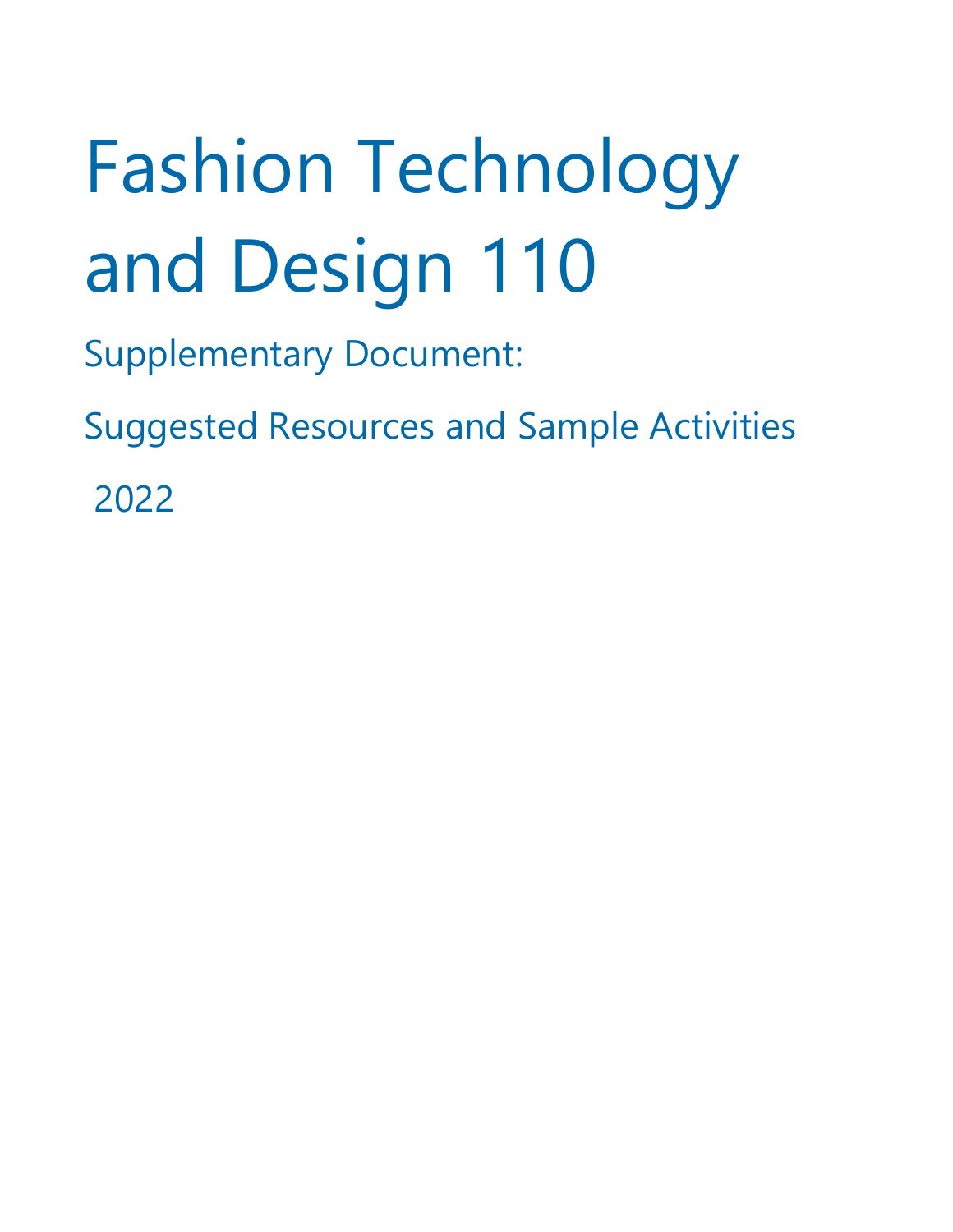## **GCO 1 Students will explore the history of fashion and textiles to gain an understanding of the cultural, psychological, and social influences of clothing.**

| <b>SCO 1.1</b>                                                                                                                                                               |                                                                                                                                       |                                                                                                                                                                                         |                              | Students will examine the changes in clothing needs and designs over                                                                                                                                                                |
|------------------------------------------------------------------------------------------------------------------------------------------------------------------------------|---------------------------------------------------------------------------------------------------------------------------------------|-----------------------------------------------------------------------------------------------------------------------------------------------------------------------------------------|------------------------------|-------------------------------------------------------------------------------------------------------------------------------------------------------------------------------------------------------------------------------------|
|                                                                                                                                                                              | time.                                                                                                                                 |                                                                                                                                                                                         |                              |                                                                                                                                                                                                                                     |
|                                                                                                                                                                              | <b>Concepts and Content</b>                                                                                                           |                                                                                                                                                                                         |                              |                                                                                                                                                                                                                                     |
| <b>History of Clothing</b>                                                                                                                                                   |                                                                                                                                       |                                                                                                                                                                                         |                              |                                                                                                                                                                                                                                     |
| $\bullet$                                                                                                                                                                    | Historical Reasons that Humans Wore Clothes (protection)                                                                              |                                                                                                                                                                                         |                              |                                                                                                                                                                                                                                     |
|                                                                                                                                                                              |                                                                                                                                       |                                                                                                                                                                                         |                              | Evolution of Clothing (early humans to modern day, development of concept of fashion)                                                                                                                                               |
| I Can - exemplars:                                                                                                                                                           |                                                                                                                                       |                                                                                                                                                                                         | <b>Suggested Activities:</b> |                                                                                                                                                                                                                                     |
|                                                                                                                                                                              | I can explain why humans began to wear clothing.                                                                                      |                                                                                                                                                                                         |                              | Students create list of textile items, clothing, and                                                                                                                                                                                |
|                                                                                                                                                                              |                                                                                                                                       |                                                                                                                                                                                         |                              | accessories used for protection (both historically and                                                                                                                                                                              |
|                                                                                                                                                                              | I can explain how clothing has evolved over time.                                                                                     |                                                                                                                                                                                         | modern).                     |                                                                                                                                                                                                                                     |
| I can describe the origins of the concept of "fashion"<br>as well as its founders.<br>I can identify the defining characteristics of twentieth<br>century fashion by decade. |                                                                                                                                       | Research Project:<br>Students research fashion throughout different time<br>periods and present/share their findings with the<br>class. Class creates timeline of evolution of fashion. |                              |                                                                                                                                                                                                                                     |
| <b>Resources</b>                                                                                                                                                             |                                                                                                                                       | <b>Website</b>                                                                                                                                                                          |                              |                                                                                                                                                                                                                                     |
| <b>Video</b><br>Decades:<br>z90wlwYs8<br>Decades:<br><b>kMWVIFUU</b>                                                                                                         | Women's Fashion Through the<br>https://www.youtube.com/watch?v=M4<br>Men's Fashion Through the<br>https://www.youtube.com/watch?v=DaS | Fashion History Timeline -<br>Fashion Institute of Technology,<br><b>NY</b><br>https://fashionhistory.fitnyc.edu/                                                                       |                              | <b>Document</b><br>Mary G. Wolfe, "Fashion", 7th<br>Edition, Goodheart-Wilcox, 2018.<br>(Textbook and Student Workbook)<br>Louise Liddell and Carolee Samuels,<br>"Apparel Design, Textiles &<br>Construction", 11th Edition, 2018. |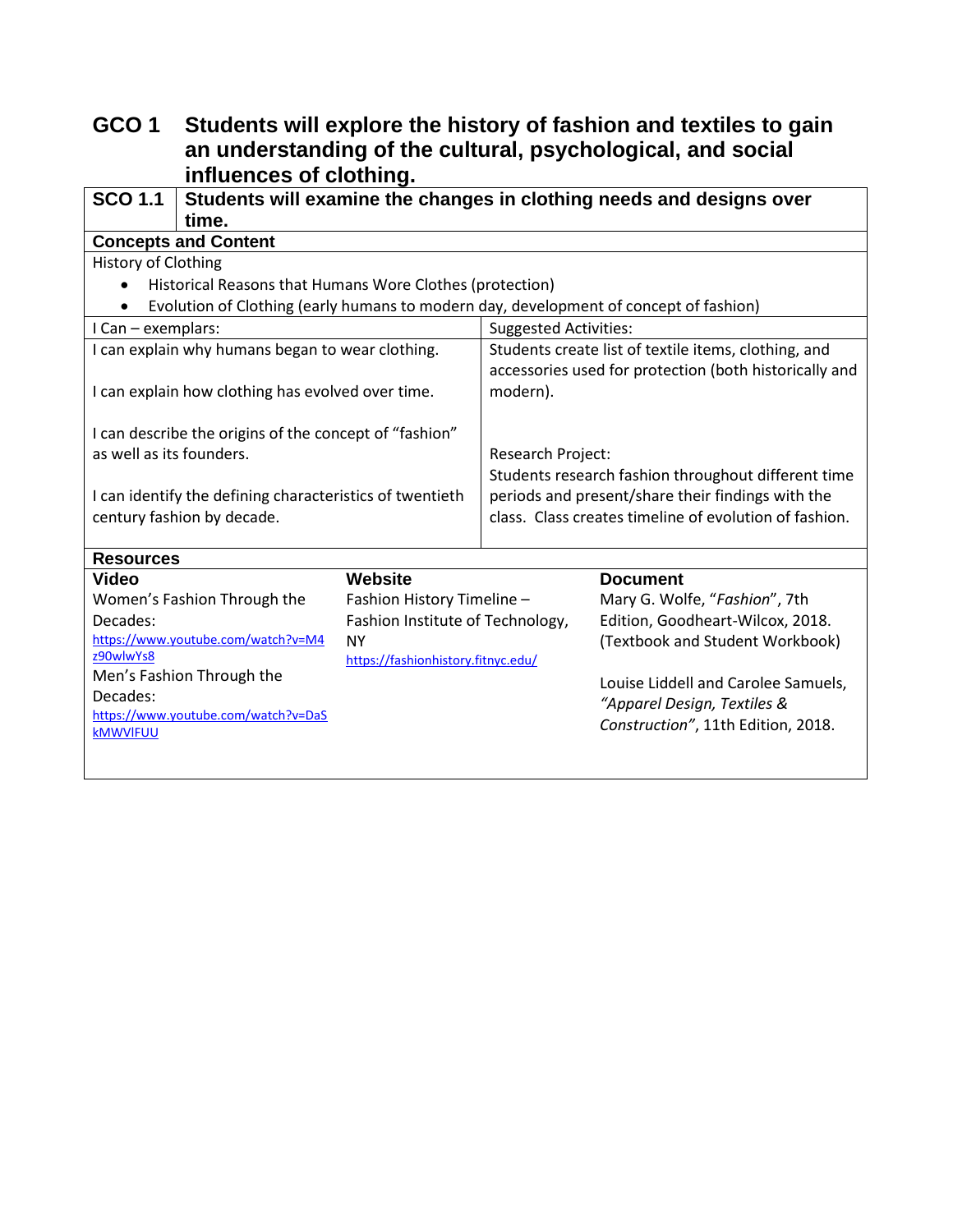| <b>SCO 1.2</b><br>images they portray.                                                                                                                                                                                                            | Students will identify and analyse the psychological, social, and cultural<br>reasons that people wear clothing, their personal clothing choices, and the                                                                   |                                                         |                                                                                                                                                                             |
|---------------------------------------------------------------------------------------------------------------------------------------------------------------------------------------------------------------------------------------------------|-----------------------------------------------------------------------------------------------------------------------------------------------------------------------------------------------------------------------------|---------------------------------------------------------|-----------------------------------------------------------------------------------------------------------------------------------------------------------------------------|
| <b>Concepts and Content</b>                                                                                                                                                                                                                       |                                                                                                                                                                                                                             |                                                         |                                                                                                                                                                             |
| Psychology of Clothing<br>Psychological Reasons that Humans Wear Clothes (identification, modesty, decoration)<br>Individuality vs. Conformity (social and cultural factors that influence clothing choices)<br>First Impressions and Stereotypes |                                                                                                                                                                                                                             |                                                         |                                                                                                                                                                             |
| I Can - exemplars:                                                                                                                                                                                                                                |                                                                                                                                                                                                                             | <b>Suggested Activities:</b>                            |                                                                                                                                                                             |
| I can provide examples for the various reasons that<br>humans wear clothing.                                                                                                                                                                      |                                                                                                                                                                                                                             | people wear clothing.                                   | Students discuss the psychological reasons that                                                                                                                             |
| I can demonstrate cultural clothing choices in my<br>community (both traditional and modern).                                                                                                                                                     |                                                                                                                                                                                                                             | people wear clothing.                                   | Students use magazines or other resources to find<br>images of clothing that exemplify specific reasons that                                                                |
| I can provide reasoning for my clothing choices.                                                                                                                                                                                                  |                                                                                                                                                                                                                             |                                                         |                                                                                                                                                                             |
| I can discuss the intended and unintended<br>consequences of clothing choices and the messages<br>that they communicate to others.<br>I can identify and confront gender bias, prejudices,                                                        |                                                                                                                                                                                                                             | clothing and textiles (show and tell).<br>significance. | Invite learners to share their cultural heritage through<br>Invite a guest speaker from your community to share<br>traditional textiles or garments and their cultural      |
| stereotyping and discrimination as they relate to<br>clothing choices.                                                                                                                                                                            |                                                                                                                                                                                                                             | personal clothing choices.                              | Use Charles Beyl's cartoon as a discussion prompt<br>surrounding conformity in clothing choices. Students<br>conduct a survey of the classroom or school on                 |
|                                                                                                                                                                                                                                                   |                                                                                                                                                                                                                             | associate with that article.                            | Learners are given a list of specific articles of clothing<br>and are asked to select the first adjective they                                                              |
|                                                                                                                                                                                                                                                   |                                                                                                                                                                                                                             | etc.                                                    | Learners identify examples of clothing related gender<br>bias, prejudice, stereotyping, and discrimination in<br>articles, texts, magazines, television, film, case studies |
| <b>Resources</b>                                                                                                                                                                                                                                  |                                                                                                                                                                                                                             |                                                         |                                                                                                                                                                             |
| <b>Video</b><br>First Impressions - TED Talk<br>https://www.youtube.com/watch?v=eK0<br><b>NzsGRceg</b>                                                                                                                                            | Website<br>Reasons People Wear Clothing<br>Clothing-Why-We-Wear-Clothes<br>Political Cartoon - Uniformity<br>(School Uniforms) by Charles Beyl<br>http://www.charlesbeyl.com/new-<br>gallery/Irf7be74zuwc6edgiksl70377mbqui | https://bellatory.com/fashion-industry/History-of-      | <b>Document</b><br>Personal Clothing Choices<br><b>Reflection Sheet</b><br>Mary G. Wolfe, "Fashion", 7th<br>Edition, Goodheart-Wilcox, 2018.<br>(Student Workbook)          |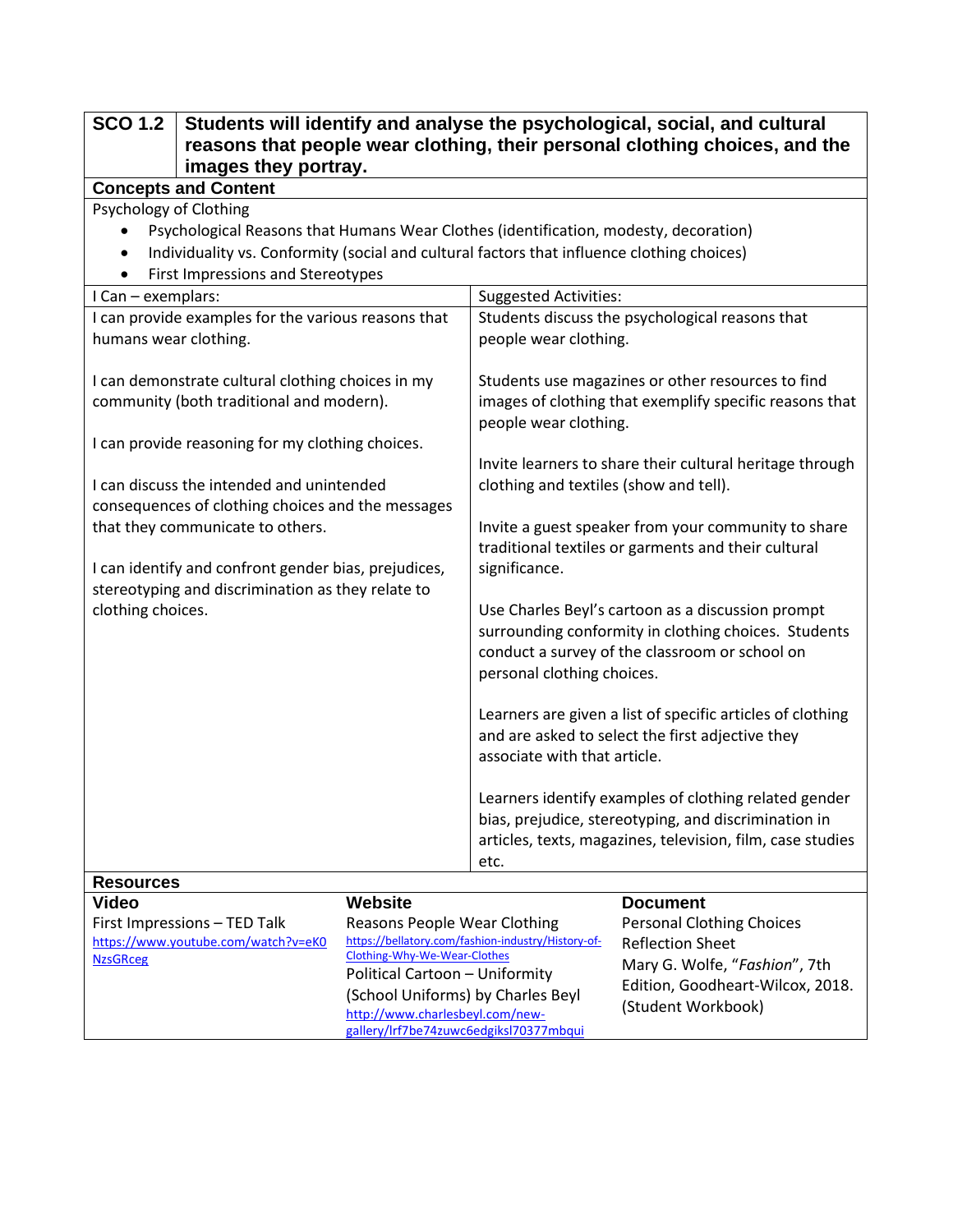| GCO <sub>2</sub>                                                                         | Students will examine the properties of textiles and their                                             |                                                                                                                                                      |                                                                                                                                                                                                                                |                                                                                                                                                                        |
|------------------------------------------------------------------------------------------|--------------------------------------------------------------------------------------------------------|------------------------------------------------------------------------------------------------------------------------------------------------------|--------------------------------------------------------------------------------------------------------------------------------------------------------------------------------------------------------------------------------|------------------------------------------------------------------------------------------------------------------------------------------------------------------------|
|                                                                                          | production process while exploring the issues surrounding                                              |                                                                                                                                                      |                                                                                                                                                                                                                                |                                                                                                                                                                        |
|                                                                                          | sustainability and ethical fashion.                                                                    |                                                                                                                                                      |                                                                                                                                                                                                                                |                                                                                                                                                                        |
| <b>SCO 2.1</b>                                                                           | of their textile items.                                                                                |                                                                                                                                                      |                                                                                                                                                                                                                                | Students will explore the properties of various textiles, analyse the<br>advantages of certain fibres, fabrics, and finishes, and practice proper care                 |
|                                                                                          | <b>Concepts and Content</b>                                                                            |                                                                                                                                                      |                                                                                                                                                                                                                                |                                                                                                                                                                        |
| Properties                                                                               |                                                                                                        |                                                                                                                                                      | Proper Care for Sustainability                                                                                                                                                                                                 |                                                                                                                                                                        |
|                                                                                          | Natural vs. Synthetic Fibers                                                                           |                                                                                                                                                      |                                                                                                                                                                                                                                | Apparel and Textile Care Symbols                                                                                                                                       |
|                                                                                          | <b>Woven and Knit Fabrics</b>                                                                          |                                                                                                                                                      | <b>Cleaning Procedures</b>                                                                                                                                                                                                     |                                                                                                                                                                        |
|                                                                                          | <b>Fabric Treatments and Finishes</b>                                                                  |                                                                                                                                                      |                                                                                                                                                                                                                                |                                                                                                                                                                        |
| I Can - exemplars:                                                                       |                                                                                                        |                                                                                                                                                      | <b>Suggested Activities:</b>                                                                                                                                                                                                   |                                                                                                                                                                        |
| fibres.                                                                                  | I can distinguish between natural and synthetic                                                        |                                                                                                                                                      |                                                                                                                                                                                                                                | Using a table of fibre and fabric properties, students<br>determine the best selections for specific needs ex:<br>children's clothing, gym clothes, beach attire, etc. |
|                                                                                          | I can describe the differences between woven and                                                       |                                                                                                                                                      |                                                                                                                                                                                                                                |                                                                                                                                                                        |
| knit fabrics.                                                                            |                                                                                                        |                                                                                                                                                      |                                                                                                                                                                                                                                | Students examine an article of their clothing using a<br>magnifying glass to determine the weave/knit of the                                                           |
|                                                                                          | I can compare and articulate the characteristics of<br>fibers and fabrics in order to determine the    |                                                                                                                                                      | item.                                                                                                                                                                                                                          |                                                                                                                                                                        |
|                                                                                          | appropriate material for specific uses.                                                                |                                                                                                                                                      | Students complete a series of tests to discover the<br>identity of unknown fibres (visual examination under a                                                                                                                  |                                                                                                                                                                        |
| I can select the treatment or finish required for<br>specific uses.                      |                                                                                                        | microscope, a burning process, and a chemical<br>immersion test). Students compare their test results<br>to analysis charts to determine the fibres. |                                                                                                                                                                                                                                |                                                                                                                                                                        |
| I can recognise and explain the apparel and textile<br>care symbols on my textile items. |                                                                                                        |                                                                                                                                                      |                                                                                                                                                                                                                                | Students examine the tags on articles of clothing to<br>determine proper care of the garments.                                                                         |
|                                                                                          | I can practice the sanitation and stain removal<br>procedures needed to take proper care of my textile |                                                                                                                                                      |                                                                                                                                                                                                                                | Students create a variety of stains on fabrics (juice,<br>grass, nail polish etc.) and practice safe stain removal.                                                    |
| items and recognise their importance to<br>sustainability.                               |                                                                                                        | some items being restored.                                                                                                                           | Students bring in a tarnished textile item that they<br>were going to throw away and restore it using proper<br>techniques. Possibly offer support to an organization<br>with a donation bin for clothing who may benefit from |                                                                                                                                                                        |
| <b>Resources</b>                                                                         |                                                                                                        |                                                                                                                                                      |                                                                                                                                                                                                                                |                                                                                                                                                                        |
| <b>Video</b><br><b>Clothing Care Symbols</b><br>M1qCTcHU                                 | https://www.youtube.com/watch?v=s8T                                                                    | Website<br><b>Stain Removal</b><br>tips/clothes/stain-removal-guide<br><b>Clothing Care Symbols</b><br>df                                            | https://www.cleaninginstitute.org/cleaning-<br>http://www.textileaffairs.com/docs/lguide.p                                                                                                                                     | <b>Document</b><br>Mary G. Wolfe, "Fashion", 7th<br>Edition, Goodheart-Wilcox, 2018.<br>(Textbook and Student<br>Workbook)                                             |
|                                                                                          |                                                                                                        |                                                                                                                                                      | http://www.textileaffairs.com/docs/commo                                                                                                                                                                                       | Louise Liddell and Carolee                                                                                                                                             |

[n-050608.pdf](http://www.textileaffairs.com/docs/common-050608.pdf)

Samuels, *"Apparel Design,*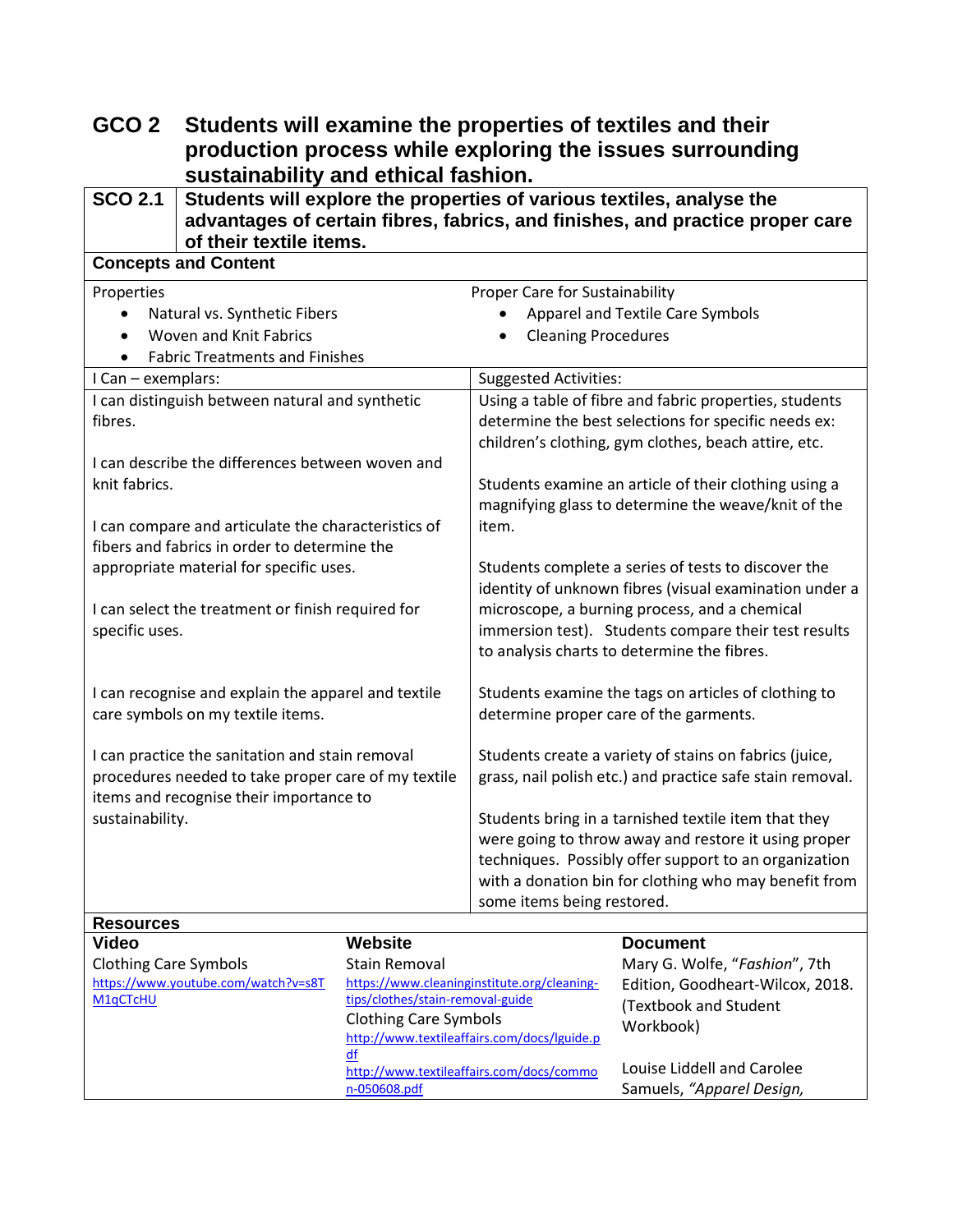|                                                                                                                                         | Textiles & Construction", 11th                                                                                                                                            |  |  |
|-----------------------------------------------------------------------------------------------------------------------------------------|---------------------------------------------------------------------------------------------------------------------------------------------------------------------------|--|--|
| <b>SCO 2.2</b><br>its environmental and ethical impact.                                                                                 | <b>Edition, 2018.</b><br>Students will compare past and present means of textile and clothing<br>production and discuss the consequences of the fast fashion industry and |  |  |
| <b>Concepts and Content</b>                                                                                                             |                                                                                                                                                                           |  |  |
| <b>Means of Production</b>                                                                                                              |                                                                                                                                                                           |  |  |
| $\bullet$<br>Industry, Industrial Revolution)                                                                                           | Historical and Cultural Means of Textile and Clothing Production (Traditional Weaving, Cottage                                                                            |  |  |
| <b>Current Means of Textile and Clothing Production</b><br>$\bullet$                                                                    |                                                                                                                                                                           |  |  |
| Global Economic and Environmental Impact<br>$\bullet$<br>Consumerism and Hierarchies of Power                                           |                                                                                                                                                                           |  |  |
| I Can - exemplars:                                                                                                                      | <b>Suggested Activities:</b>                                                                                                                                              |  |  |
| I can describe historical and cultural means of                                                                                         | Students participate in an industrial revolution                                                                                                                          |  |  |
| clothing and textile production and how they have                                                                                       | simulation activity. Students are asked to follow                                                                                                                         |  |  |
| evolved.                                                                                                                                | construction instructions where each student                                                                                                                              |  |  |
|                                                                                                                                         | individually follows each step (cottage industry).                                                                                                                        |  |  |
| I can explain how clothing is made today.                                                                                               | Students repeat the construction process in an                                                                                                                            |  |  |
| I can identify where my clothing is made and                                                                                            | assembly line (industrialization) and compare                                                                                                                             |  |  |
| understand the humanitarian impact of the global                                                                                        | efficiency results.                                                                                                                                                       |  |  |
| apparel market.                                                                                                                         |                                                                                                                                                                           |  |  |
|                                                                                                                                         | Students watch a video explaining the history of the                                                                                                                      |  |  |
| I can discuss the environmental impact of the "fast<br>fashion" industry and recognise sustainable and<br>ethical production practices. | sewing machine and its basic functions for historical<br>context.                                                                                                         |  |  |
|                                                                                                                                         | Students examine the tags on their clothing to identify                                                                                                                   |  |  |
| I can understand the role that consumerism plays in<br>the global market, challenge the hierarchies of                                  | the country of origin for each garment.                                                                                                                                   |  |  |
| power within the apparel industry, and advocate for                                                                                     | Students watch the documentary "The True Cost" as a                                                                                                                       |  |  |
| solutions to improve the current production process.                                                                                    | starting point for discussing the humanitarian and                                                                                                                        |  |  |
|                                                                                                                                         | environmental issues surrounding the fashion                                                                                                                              |  |  |
|                                                                                                                                         | industry.                                                                                                                                                                 |  |  |
|                                                                                                                                         | Students create pamphlets/brochures to create                                                                                                                             |  |  |
|                                                                                                                                         | awareness of the impact of the fashion industry                                                                                                                           |  |  |
|                                                                                                                                         | promoting ethical and sustainable practices.                                                                                                                              |  |  |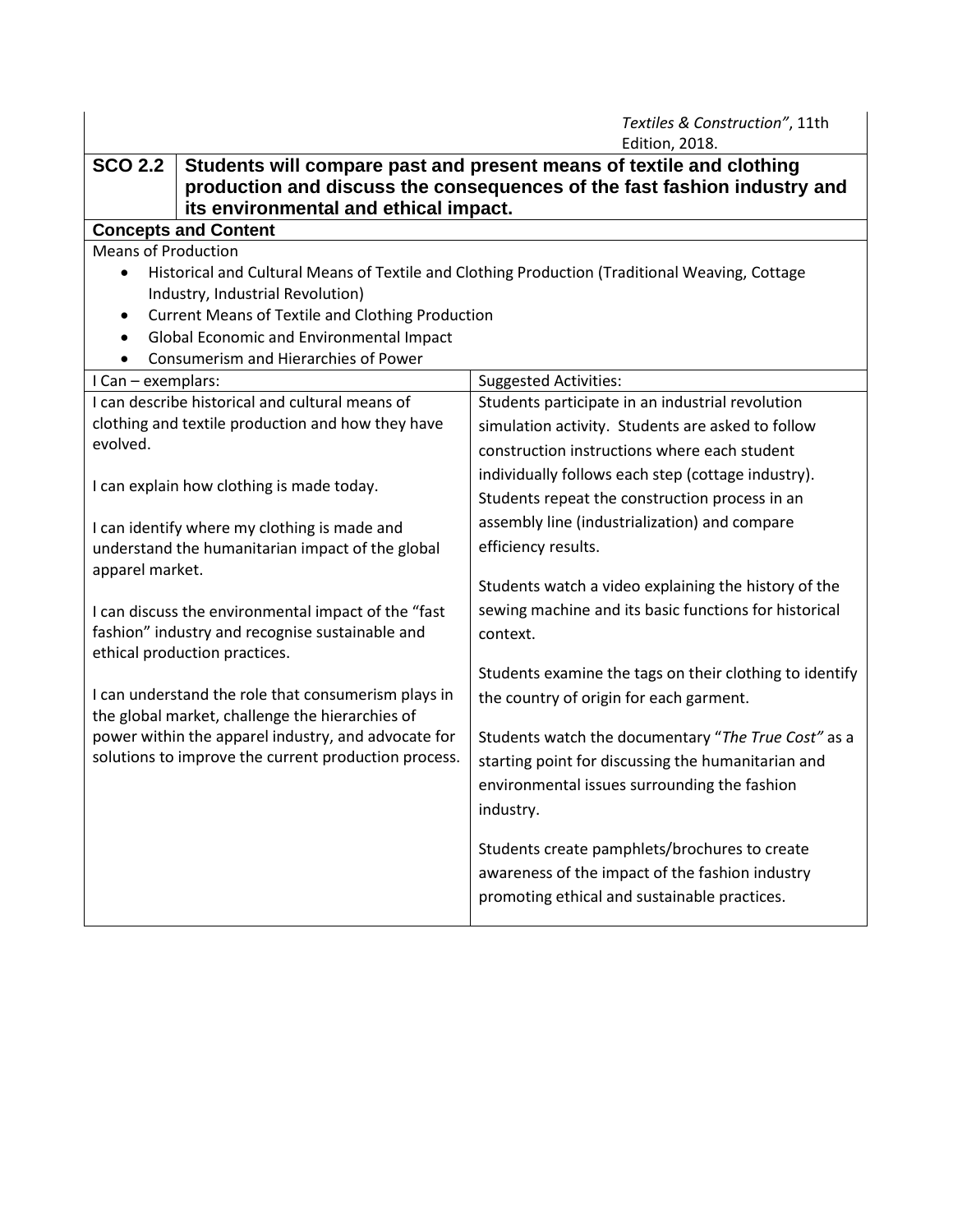| <b>Resources</b>                         |                                               |                                              |
|------------------------------------------|-----------------------------------------------|----------------------------------------------|
| <b>Video</b>                             | Website                                       | <b>Document</b>                              |
| History of the Sewing Machine:           | <b>Industrial Revolution Sample Activity:</b> | Louise Liddell and Carolee Samuels, "Apparel |
| https://www.youtube.com/watch?v=bqeW     | https://www.uml.edu/docs/WOL_tcm1             | Design, Textiles & Construction", 11th       |
| <b>MaiZUQc</b>                           | 8-88398.pdf                                   | <b>Edition, 2018.</b>                        |
| Impact of the Fashion Industry:          | United Nations Sustainability                 |                                              |
| Director: Andrew Morgan, "The True Cost" | Goals:                                        |                                              |
| https://truecostmovie.com/               | https://www.un.org/sustainabledevelopme       |                                              |
| [Documentary], May 15, 2015.             | nt/sustainable-development-goals/             |                                              |
|                                          | Sustainable Clothing:                         |                                              |
|                                          | https://www.undressrunways.com/               |                                              |
|                                          | Sustainability:                               |                                              |
|                                          | https://www.triplepundit.com/sponsor          |                                              |
|                                          | ed-series/2656/sustainable-fashion-           |                                              |
|                                          | 2014                                          |                                              |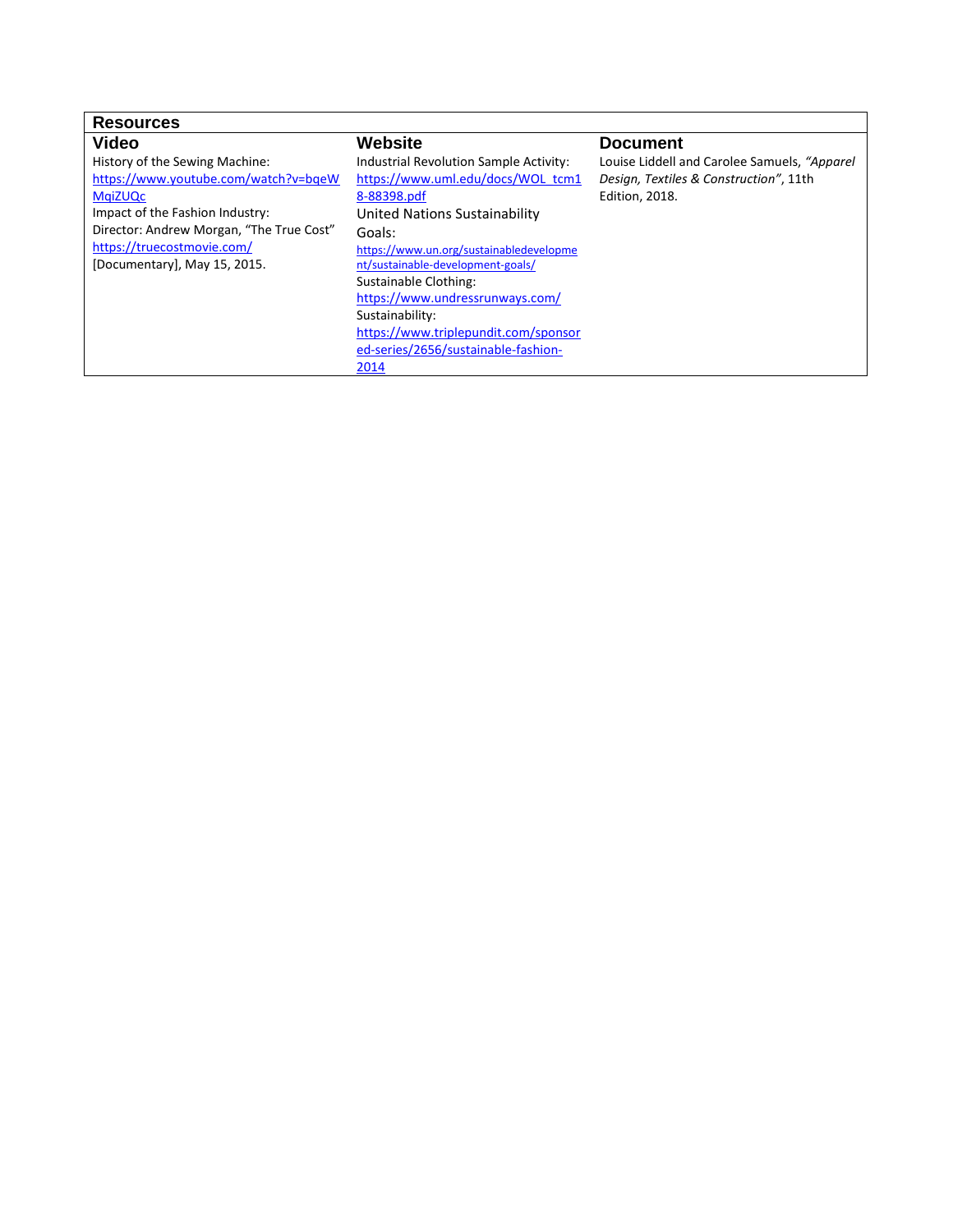### **SCO 2.3 Students will investigate Canadian textile labelling and advertising legislation.**

#### **Concepts and Content**

Canadian Legislation

• Labelling Requirements (Canada Consumer Product Safety Act, Textile Labelling Act)

| I Can - exemplars:                                                                               |                                         | <b>Suggested Activities:</b>                                                                                                                                            |                 |
|--------------------------------------------------------------------------------------------------|-----------------------------------------|-------------------------------------------------------------------------------------------------------------------------------------------------------------------------|-----------------|
| I can evaluate whether textile items meet the<br>national advertising and labeling requirements. |                                         | Students investigate the labels on textile items from a<br>particular clothing company to determine if they are<br>meeting the national textile labelling requirements. |                 |
| <b>Resources</b>                                                                                 |                                         |                                                                                                                                                                         |                 |
| Video                                                                                            | Website                                 |                                                                                                                                                                         | <b>Document</b> |
|                                                                                                  | <b>Canadian Consumer Product Safety</b> |                                                                                                                                                                         |                 |
|                                                                                                  | Act https://laws-                       |                                                                                                                                                                         |                 |
|                                                                                                  | lois.justice.gc.ca/eng/acts/c-1.68/     |                                                                                                                                                                         |                 |
|                                                                                                  | <b>Textile Labeling Act</b>             |                                                                                                                                                                         |                 |
|                                                                                                  |                                         | https://laws.justice.gc.ca/eng/acts/                                                                                                                                    |                 |
|                                                                                                  | t-10/index.html                         |                                                                                                                                                                         |                 |
|                                                                                                  | Guide to the Textile Labelling and      |                                                                                                                                                                         |                 |
| <b>Advertising Regulations</b>                                                                   |                                         |                                                                                                                                                                         |                 |
|                                                                                                  |                                         | https://www.competitionbureau.g                                                                                                                                         |                 |
| c.ca/eic/site/cb-                                                                                |                                         |                                                                                                                                                                         |                 |
|                                                                                                  | bc.nsf/eng/01249.html                   |                                                                                                                                                                         |                 |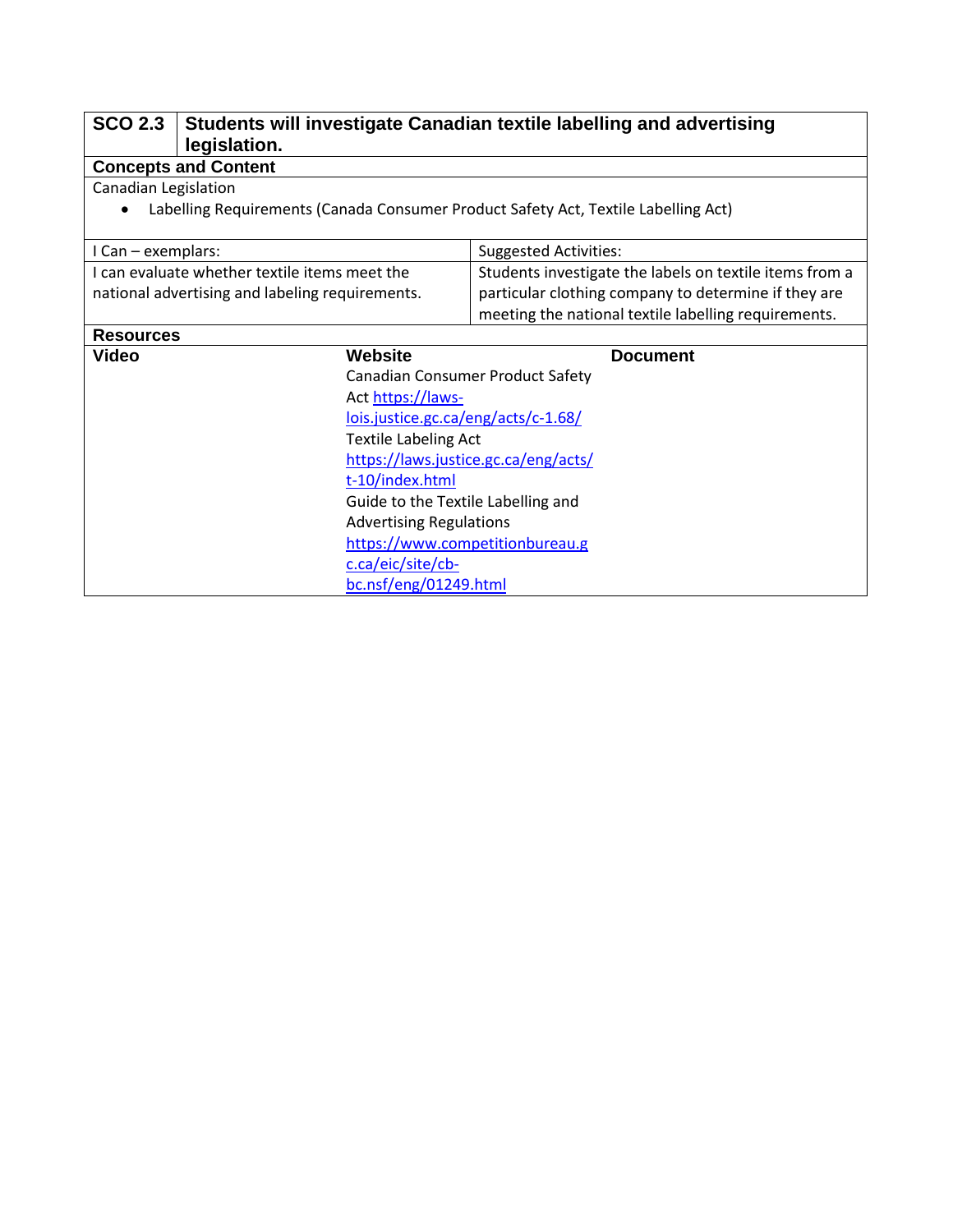# **GCO 3 Students will understand and demonstrate safe procedures and proper use of sewing equipment in the workplace.**

| $SCO$ 3.1                                |                                                      | Students will understand safe procedures, common potential hazards in the<br>lab and workplace, and demonstrate safe use of equipment and tools. |  |  |  |
|------------------------------------------|------------------------------------------------------|--------------------------------------------------------------------------------------------------------------------------------------------------|--|--|--|
|                                          | <b>Concepts and Content</b>                          |                                                                                                                                                  |  |  |  |
|                                          | Safety in the Lab and Workplace                      |                                                                                                                                                  |  |  |  |
|                                          | Safety Orientation (Provincial Online Course)        |                                                                                                                                                  |  |  |  |
|                                          | Specific Training for Equipment Available            |                                                                                                                                                  |  |  |  |
| I Can - exemplars:                       |                                                      | <b>Suggested Activities:</b>                                                                                                                     |  |  |  |
|                                          | I can locate and properly use safety equipment       | Students complete provincial online safety training.                                                                                             |  |  |  |
|                                          | I can explain the potential consequences for unsafe  | Students identify unsafe practices and potential                                                                                                 |  |  |  |
| procedures                               |                                                      | hazards in images or scenarios presented.                                                                                                        |  |  |  |
|                                          | I can explain the potential hazards of inappropriate |                                                                                                                                                  |  |  |  |
|                                          | clothing, footwear, and jewellery                    |                                                                                                                                                  |  |  |  |
| <b>Resources</b>                         |                                                      |                                                                                                                                                  |  |  |  |
| Video                                    | Website                                              | <b>Document</b>                                                                                                                                  |  |  |  |
|                                          | NB Online Safety Orientation                         |                                                                                                                                                  |  |  |  |
|                                          | Registration                                         |                                                                                                                                                  |  |  |  |
|                                          | http://www.nbcsa.ca/NBCSAStudent/                    |                                                                                                                                                  |  |  |  |
|                                          | Sample safety images:                                |                                                                                                                                                  |  |  |  |
| https://i.pinimg.com/originals/15/58/8d/ |                                                      |                                                                                                                                                  |  |  |  |
| 15588d198a39a41cfe83f1ff2c68889e.pn      |                                                      |                                                                                                                                                  |  |  |  |
|                                          | g                                                    |                                                                                                                                                  |  |  |  |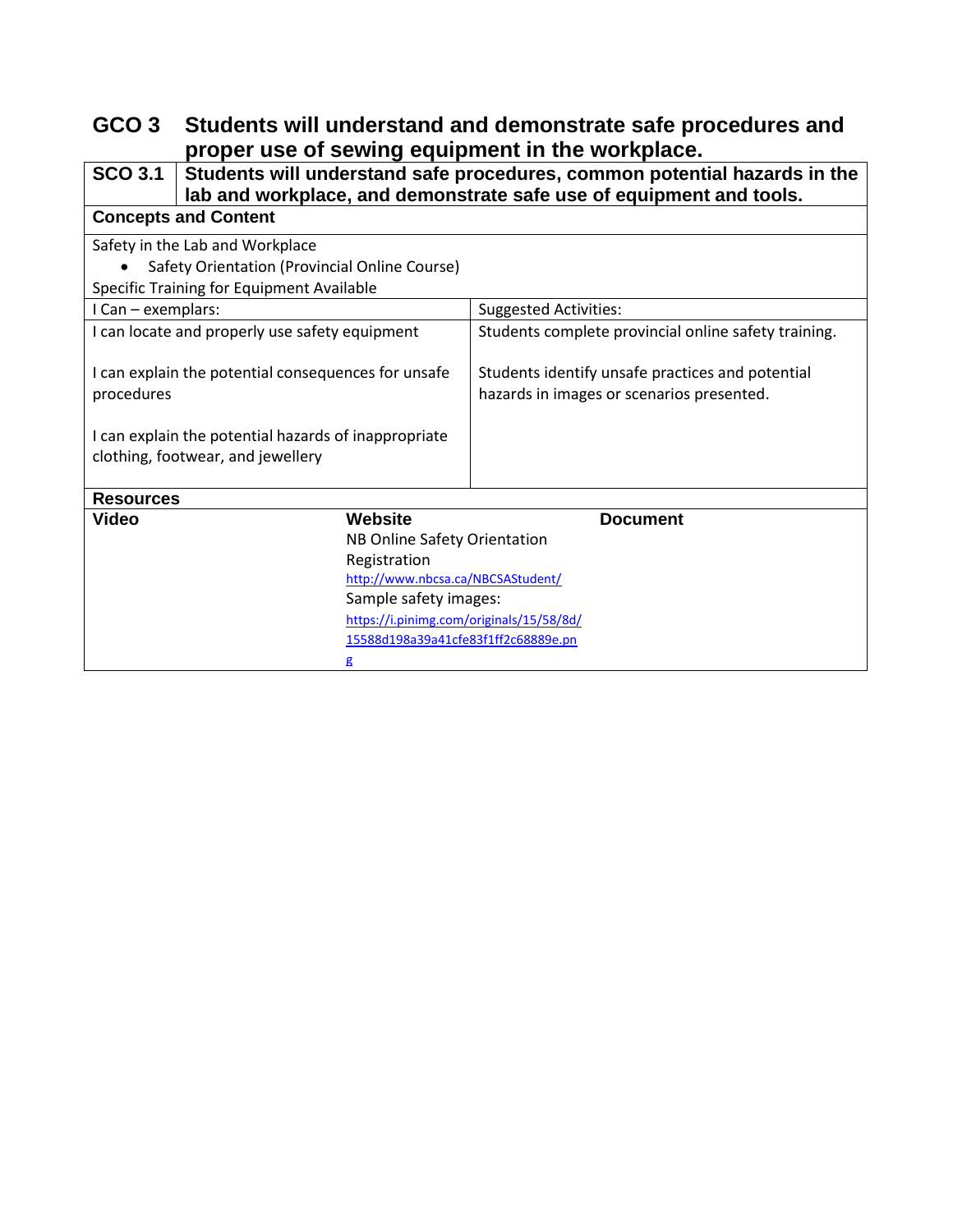| <b>SCO 3.2</b>                                                                                                                                                                                                                                                                                                                                              |                                                                                                                                                                                      |                                                                                                                                           |                                                                                                                                                                                                                                                                                                                                                                                                                                                                 | Students will identify and understand the basic functions of the technology                                                                                           |
|-------------------------------------------------------------------------------------------------------------------------------------------------------------------------------------------------------------------------------------------------------------------------------------------------------------------------------------------------------------|--------------------------------------------------------------------------------------------------------------------------------------------------------------------------------------|-------------------------------------------------------------------------------------------------------------------------------------------|-----------------------------------------------------------------------------------------------------------------------------------------------------------------------------------------------------------------------------------------------------------------------------------------------------------------------------------------------------------------------------------------------------------------------------------------------------------------|-----------------------------------------------------------------------------------------------------------------------------------------------------------------------|
|                                                                                                                                                                                                                                                                                                                                                             | required for garment construction.                                                                                                                                                   |                                                                                                                                           |                                                                                                                                                                                                                                                                                                                                                                                                                                                                 |                                                                                                                                                                       |
|                                                                                                                                                                                                                                                                                                                                                             | <b>Concepts and Content</b>                                                                                                                                                          |                                                                                                                                           |                                                                                                                                                                                                                                                                                                                                                                                                                                                                 |                                                                                                                                                                       |
| <b>Sewing Machine</b><br>Essential Parts (Foot Pedal, Power Switch,<br>٠<br>Power Cord, Spool Pin, Bobbin Winder,<br>Bobbin Case, Presser Foot, Reverse Stitch<br>Lever/Button)<br><b>Functions of Essential Parts</b>                                                                                                                                      |                                                                                                                                                                                      | <b>Tools and Other Technology</b>                                                                                                         | Use and Functions (Common Tools: Sheers,<br>Rotary Cutter, Seam Ripper, Pin Cushion,<br>Straight Pins, Iron, Ironing Board, Tailor's Ham,<br>Collar Press/Presser Point, Loop Turner, Point<br>Turner, Gauge, Flexible Measuring Tape, Tailor's<br>Chalk and Marking Pens, Tracing Wheel and<br>Paper, Pinking Sheers and Sergers)                                                                                                                              |                                                                                                                                                                       |
|                                                                                                                                                                                                                                                                                                                                                             |                                                                                                                                                                                      |                                                                                                                                           | <b>Suggested Activities:</b>                                                                                                                                                                                                                                                                                                                                                                                                                                    |                                                                                                                                                                       |
| I Can - exemplars:<br>I can identify and locate the essential parts of the<br>sewing machine<br>I can explain how a basic sewing machine<br>functions.<br>I can demonstrate proper winding of a bobbin and<br>threading of a sewing machine.<br>I can determine the proper use for various sewing<br>tools and technologies used in garment<br>construction |                                                                                                                                                                                      | image of a machine.<br>written driver's license test) to show that they<br>names and uses.<br>complete sewing equipment crossword sheets. | Students identify the essential parts of the sewing<br>machine using sticky notes on their machines or an<br>Students complete a beginner sewing test (similar to a<br>understand the basic functions and are ready to "drive".<br>Students are given images of other sewing tools and<br>technologies and asked to name them and guess their<br>functions. Students compare their guesses to the actual<br>Students participate in "Sewing Equipment Bingo" or |                                                                                                                                                                       |
| <b>Resources</b>                                                                                                                                                                                                                                                                                                                                            |                                                                                                                                                                                      |                                                                                                                                           |                                                                                                                                                                                                                                                                                                                                                                                                                                                                 |                                                                                                                                                                       |
| <b>Video</b><br><b>Works</b><br><b>MNzW6Tg</b><br>p31lcz0<br>How to Wind a Bobbin:<br>9aF5eg4                                                                                                                                                                                                                                                               | How a Home Sewing Machine<br>https://www.youtube.com/watch?v=ML8C<br>How to Thread a Sewing Machine:<br>https://www.youtube.com/watch?v=WfLe<br>https://www.youtube.com/watch?v=XMPx | Website<br>Printable Bingo Cards<br>bingo-printable-<br>=social                                                                           | https://www.patchworkposse.com/sewing-<br>boards/?utm_source=pinterest&utm_medium                                                                                                                                                                                                                                                                                                                                                                               | <b>Document</b><br>Machine Manual Specific to<br><b>Machines in Classroom</b><br>Mary G. Westfall, "Successful<br>Sewing" Seventh Edition,<br>Goodheart-Wilcox, 2013. |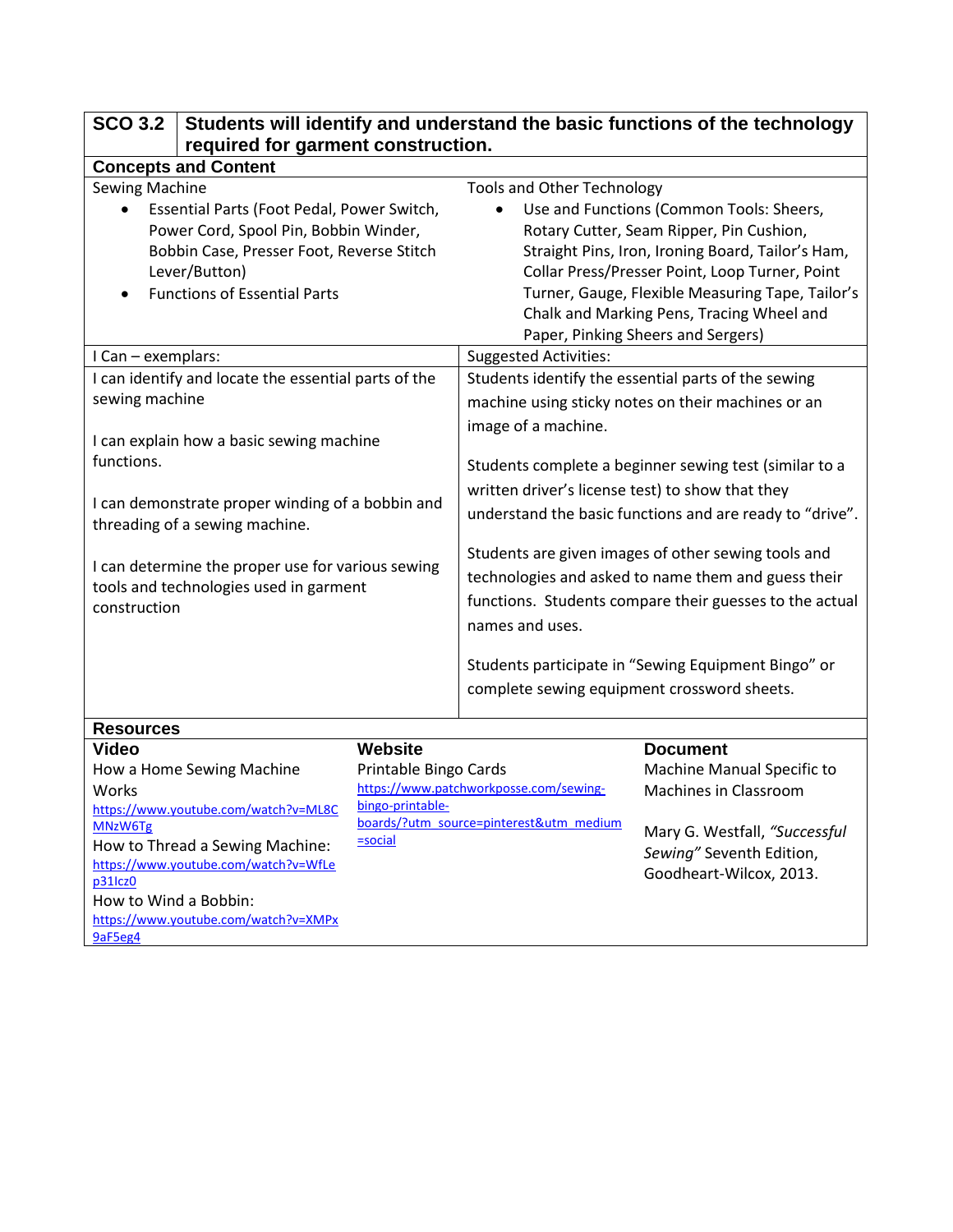| SCO 4.1   Students will apply basic hand and machine sewing techniques.                                                                                                                                   |                                                                                                                                                           |                                                                                                                          |                                                                                                                                                                                                                                       |
|-----------------------------------------------------------------------------------------------------------------------------------------------------------------------------------------------------------|-----------------------------------------------------------------------------------------------------------------------------------------------------------|--------------------------------------------------------------------------------------------------------------------------|---------------------------------------------------------------------------------------------------------------------------------------------------------------------------------------------------------------------------------------|
| <b>Concepts and Content</b>                                                                                                                                                                               |                                                                                                                                                           |                                                                                                                          |                                                                                                                                                                                                                                       |
| <b>Hand Sewing</b><br>Thread a Needle<br><b>Knot Thread</b><br>$\bullet$<br>Basic Stitches (Running Stitch, Whip Stitch,<br>$\bullet$<br>Blanket Stitch, Hand Backstitch, Slip/Ladder<br>Stitch)          |                                                                                                                                                           | <b>Basic Seam Finishes</b><br>Purpose<br>Stitched)<br>Pressing<br>Sewing and Sustainability                              | Methods (Pinked, Zigzag Overlock, Double                                                                                                                                                                                              |
| <b>Basic Machine Sewing</b><br><b>Stitch Settings</b><br>Basic Machine Stitches (Standard Straight Stitch,<br>Baste Stitch, Zigzag Stitch)<br>Seam Allowance<br>$\bullet$                                 |                                                                                                                                                           |                                                                                                                          |                                                                                                                                                                                                                                       |
| I Can - exemplars:                                                                                                                                                                                        |                                                                                                                                                           | <b>Suggested Activities:</b>                                                                                             |                                                                                                                                                                                                                                       |
| I can thread a hand needle.<br>I can knot the ends of my thread.                                                                                                                                          |                                                                                                                                                           | instructions.                                                                                                            | Students practice a variety of hand stitches by<br>following a teacher demonstration or video                                                                                                                                         |
| I can apply basic hand stitches appropriately.                                                                                                                                                            |                                                                                                                                                           | Students match appropriate hand stitch to specific<br>scenarios ex: rip in seam, hole in garment, finishing an<br>edge). |                                                                                                                                                                                                                                       |
| I can adjust my sewing machine to the appropriate<br>settings for various basic stitches.                                                                                                                 |                                                                                                                                                           |                                                                                                                          |                                                                                                                                                                                                                                       |
| I can construct basic machine stitches while<br>consistently maintaining the given seam allowance.<br>I can determine whether a seam requires finishing.                                                  |                                                                                                                                                           | machine stitches and finishes.                                                                                           | Students practice accuracy and speed on the sewing<br>machine by paper stitching (without thread).<br>Students build a sample portfolio of various hand and                                                                           |
| I can finish a seam using a basic method.                                                                                                                                                                 |                                                                                                                                                           |                                                                                                                          | Students complete skill building sewing projects (ex:<br>pin cushion, drawstring bag, zipper pouch)                                                                                                                                   |
| I can press seams and understand the importance of<br>pressing as I sew.<br>I can recognise and apply appropriate sewing<br>techniques to extend the life of a textile item to<br>promote sustainability. |                                                                                                                                                           | items.                                                                                                                   | Invite colleagues/other students to bring in damaged<br>textile items (rips, tears etc.). Students select and<br>execute the appropriate techniques to repair the                                                                     |
| <b>Resources</b>                                                                                                                                                                                          |                                                                                                                                                           |                                                                                                                          |                                                                                                                                                                                                                                       |
| <b>Video</b><br><b>Beginner Hand Stitches:</b><br>https://www.youtube.com/watch?v=EhISC<br>7tZdMs                                                                                                         | <b>Website</b><br><b>Drawstring Bag:</b><br>http://assets.burdastyle.com/pdf_files/<br>assets/000/097/865/easy-drawstring-<br>bag_original.pdf?1273683282 |                                                                                                                          | <b>Document</b><br>Mary G. Westfall, "Successful Sewing"<br>Seventh Edition, Goodheart-Wilcox, 2013.<br>Anne Marie Soto (Editor), "Simplicity's Simply<br>the Best Sewing Book Paperback" Simplicity<br>Sewing Pattern Company, 2011. |

# **GCO 4 Students will… investigate the clothing construction process and demonstrate professional sewing techniques.**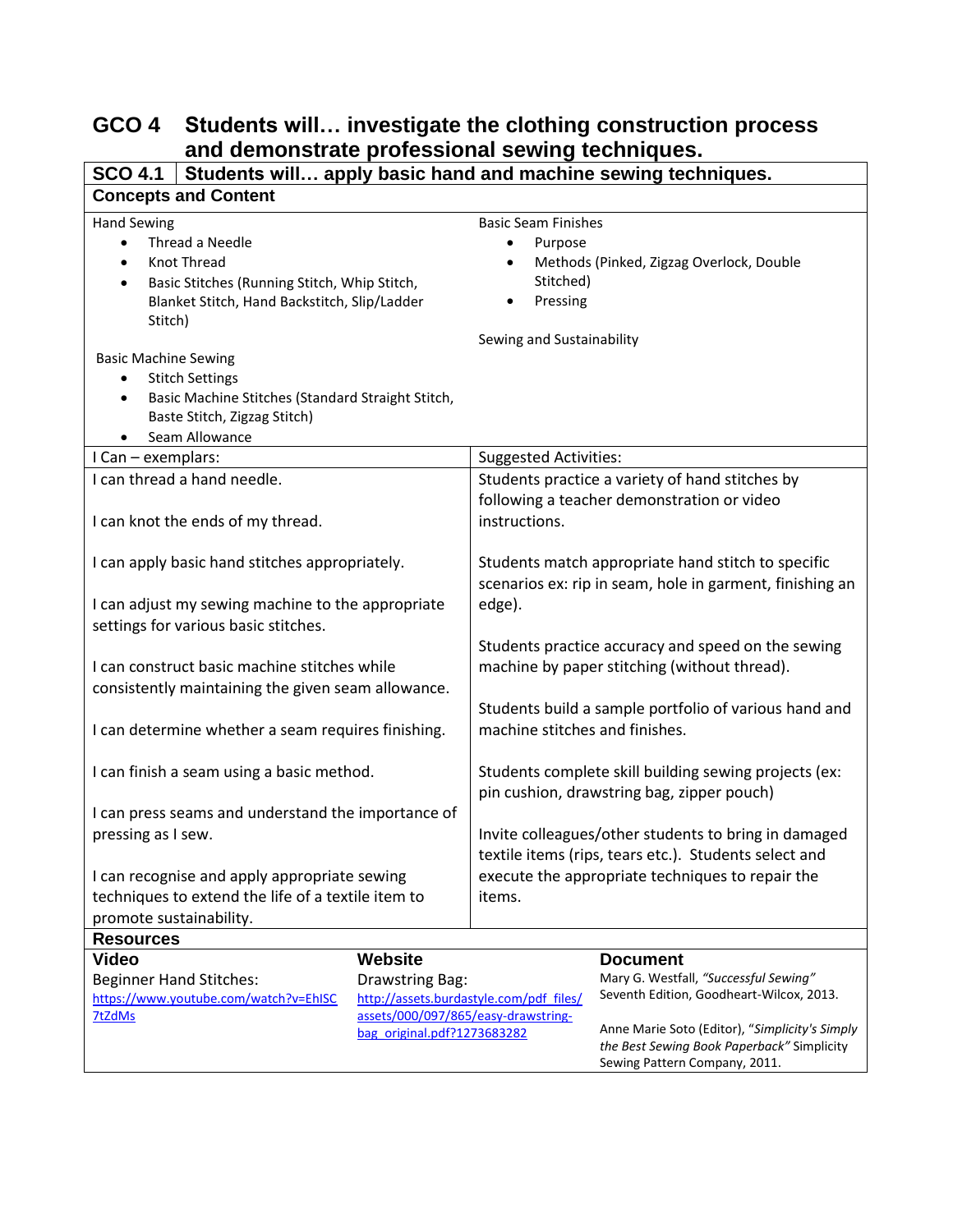| <b>SCO 4.2</b>                                  | Students will take body measurements and use them to determine size |                                               |                                                       |
|-------------------------------------------------|---------------------------------------------------------------------|-----------------------------------------------|-------------------------------------------------------|
|                                                 | requirements needed for clothing construction.                      |                                               |                                                       |
| <b>Concepts and Content</b>                     |                                                                     |                                               |                                                       |
| Measuring                                       |                                                                     | <b>Pattern Requirements</b>                   |                                                       |
| <b>Flexible Measuring Tape</b><br>$\bullet$     |                                                                     | Size                                          |                                                       |
| <b>Body Measurements</b>                        |                                                                     |                                               | <b>Fabric Necessities</b>                             |
|                                                 |                                                                     |                                               |                                                       |
| I Can - exemplars:                              |                                                                     | <b>Suggested Activities:</b>                  |                                                       |
| I can use and read imperial and metric flexible |                                                                     |                                               | Students practice measuring accurately using a        |
| measuring tapes.                                |                                                                     |                                               | flexible tape by measuring various classroom items.   |
|                                                 |                                                                     |                                               |                                                       |
| I can take accurate body measurements necessary |                                                                     |                                               | Students take their own body measurements and         |
| for determining a pattern size.                 |                                                                     |                                               | compare them to a commercial pattern size chart to    |
|                                                 |                                                                     | determine their sizing.                       |                                                       |
| I can read a pattern envelope/sizing table to   |                                                                     |                                               |                                                       |
| determine the size needed for specific          |                                                                     |                                               | In partners, students act as clients and sewists. The |
| measurements.                                   |                                                                     | client has a garment request and the sewist   |                                                       |
|                                                 |                                                                     | determines their size and amount of materials |                                                       |
| I can read a pattern envelop/materials table to |                                                                     | necessary to construct it.                    |                                                       |
| determine the amount of fabric and notions      |                                                                     |                                               |                                                       |
| required for specific measurements.             |                                                                     |                                               |                                                       |
| <b>Resources</b>                                |                                                                     |                                               |                                                       |
| <b>Video</b>                                    | <b>Website</b>                                                      |                                               | <b>Document</b>                                       |
| <b>Simplicity Pattern Company:</b>              | Sample Lesson Plans for                                             |                                               | Sample Commercial Patterns; tissue                    |
| How to Read and Understand                      | Measuring                                                           |                                               | paper patterns and digital patterns                   |
| the Envelope Back of a                          | https://www.uen.org/lessonplan/view/2<br>8657                       |                                               | ex: McCall's, Butterick, Simplicity,                  |
| <b>Simplicity Pattern</b>                       |                                                                     |                                               | Burda, etc.                                           |
| https://www.youtube.com/watch?v=q<br>7YIfFD8bAQ |                                                                     |                                               |                                                       |
|                                                 |                                                                     |                                               | Mary G. Westfall, "Successful                         |
|                                                 |                                                                     |                                               | Sewing" Seventh Edition, Goodheart-                   |
|                                                 |                                                                     |                                               | Wilcox, 2013.                                         |
|                                                 |                                                                     |                                               |                                                       |
|                                                 |                                                                     |                                               | Anne Marie Soto (Editor),                             |
|                                                 |                                                                     |                                               | "Simplicity's Simply the Best Sewing                  |
|                                                 |                                                                     |                                               | <b>Book Paperback" Simplicity Sewing</b>              |
|                                                 |                                                                     |                                               | Pattern Company, 2011.                                |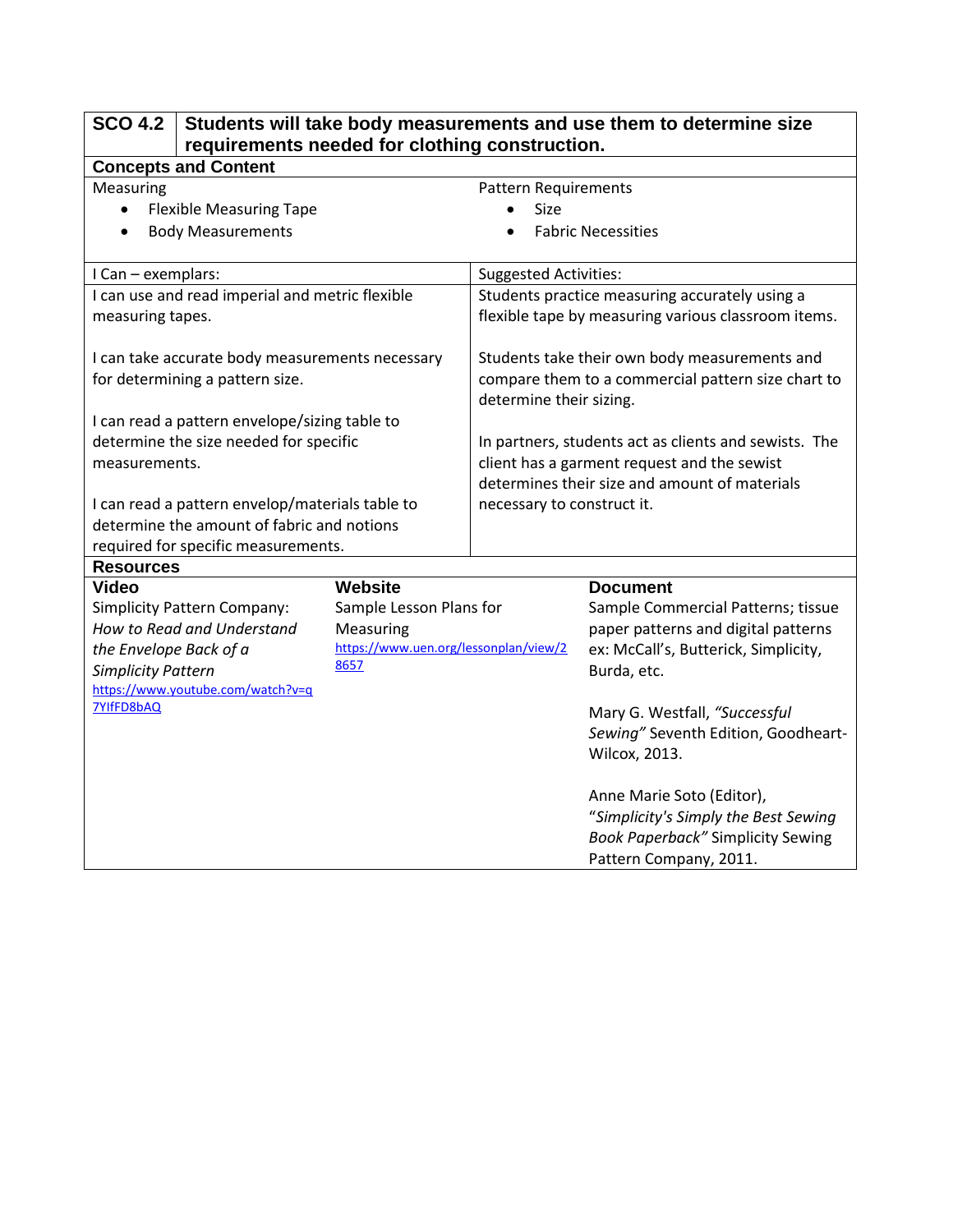| <b>SCO 4.3</b>                                                                                                                                                  | Students will follow a commercial pattern (or similar) to create a garment or<br>accessory while demonstrating professional sewing techniques.                                                                                                                                                                              |  |  |
|-----------------------------------------------------------------------------------------------------------------------------------------------------------------|-----------------------------------------------------------------------------------------------------------------------------------------------------------------------------------------------------------------------------------------------------------------------------------------------------------------------------|--|--|
| <b>Concepts and Content</b>                                                                                                                                     |                                                                                                                                                                                                                                                                                                                             |  |  |
| Reading a Pattern                                                                                                                                               | Construction                                                                                                                                                                                                                                                                                                                |  |  |
| Instruction Sections (Cutting Layouts,<br>Glossary, Views, Flats, Pattern Markings,<br>Adjustment Instructions, Sewing<br>Directions).<br>Vocabulary<br>Symbols | <b>Professional Sewing Techniques</b><br>Possible Stitches: Pivots, Curves,<br>$\circ$<br>Edgestitching, Topstitching, Understitching<br>Possible Design Features: Darts, Tucks,<br>$\circ$<br>Pleats, Gathers, Hems, Pockets, Collars<br>Matching Notches, Seams, and Markings<br>$\circ$<br><b>Professional Finishing</b> |  |  |
| Preparing to Sew                                                                                                                                                | French Seam, Serger Overlock, Turned                                                                                                                                                                                                                                                                                        |  |  |
| Fabric preparation                                                                                                                                              | Under, Bias Bound.)                                                                                                                                                                                                                                                                                                         |  |  |
| Pattern Layout                                                                                                                                                  | <b>Professional Pressing</b>                                                                                                                                                                                                                                                                                                |  |  |
| <b>Pinning and Cutting</b>                                                                                                                                      | Seams Pressed Open, Pressed to One Side,<br>$\circ$                                                                                                                                                                                                                                                                         |  |  |
| Marking                                                                                                                                                         | Corners Pointed and Pressed, Clipping,<br>Notching, Trimming, Grading                                                                                                                                                                                                                                                       |  |  |
|                                                                                                                                                                 |                                                                                                                                                                                                                                                                                                                             |  |  |
| I Can - exemplars:                                                                                                                                              | <b>Suggested Activities:</b>                                                                                                                                                                                                                                                                                                |  |  |
| I can navigate pattern instructions in order to                                                                                                                 | Students complete a scavenger hunt to locate various                                                                                                                                                                                                                                                                        |  |  |
| locate specific information.                                                                                                                                    | elements of sewing patterns.                                                                                                                                                                                                                                                                                                |  |  |
| I can understand and interpret vocabulary and<br>symbols used in beginner commercial sewing<br>patterns.                                                        | Students match pattern symbols to their names<br>(matching game).                                                                                                                                                                                                                                                           |  |  |
| I can determine if a fabric requires preshrinking.                                                                                                              | Students follow a basic sewing pattern (ex: pyjama shorts<br>or pants) to demonstrate proper fabric and pattern<br>preparation, cutting, marking, and sewing techniques.                                                                                                                                                    |  |  |
| I can set fabric on grain.                                                                                                                                      |                                                                                                                                                                                                                                                                                                                             |  |  |
| I can follow a pattern layout and demonstrate<br>proper pattern pinning and cutting.                                                                            |                                                                                                                                                                                                                                                                                                                             |  |  |
| I can transfer markings to fabric.                                                                                                                              |                                                                                                                                                                                                                                                                                                                             |  |  |
| I can perform professional sewing techniques<br>needed in the construction of a specific garment.                                                               |                                                                                                                                                                                                                                                                                                                             |  |  |
| I can demonstrate professional sewing finishings.                                                                                                               |                                                                                                                                                                                                                                                                                                                             |  |  |
| I can execute proper techniques for ironing and<br>pressing throughout the construction process.                                                                |                                                                                                                                                                                                                                                                                                                             |  |  |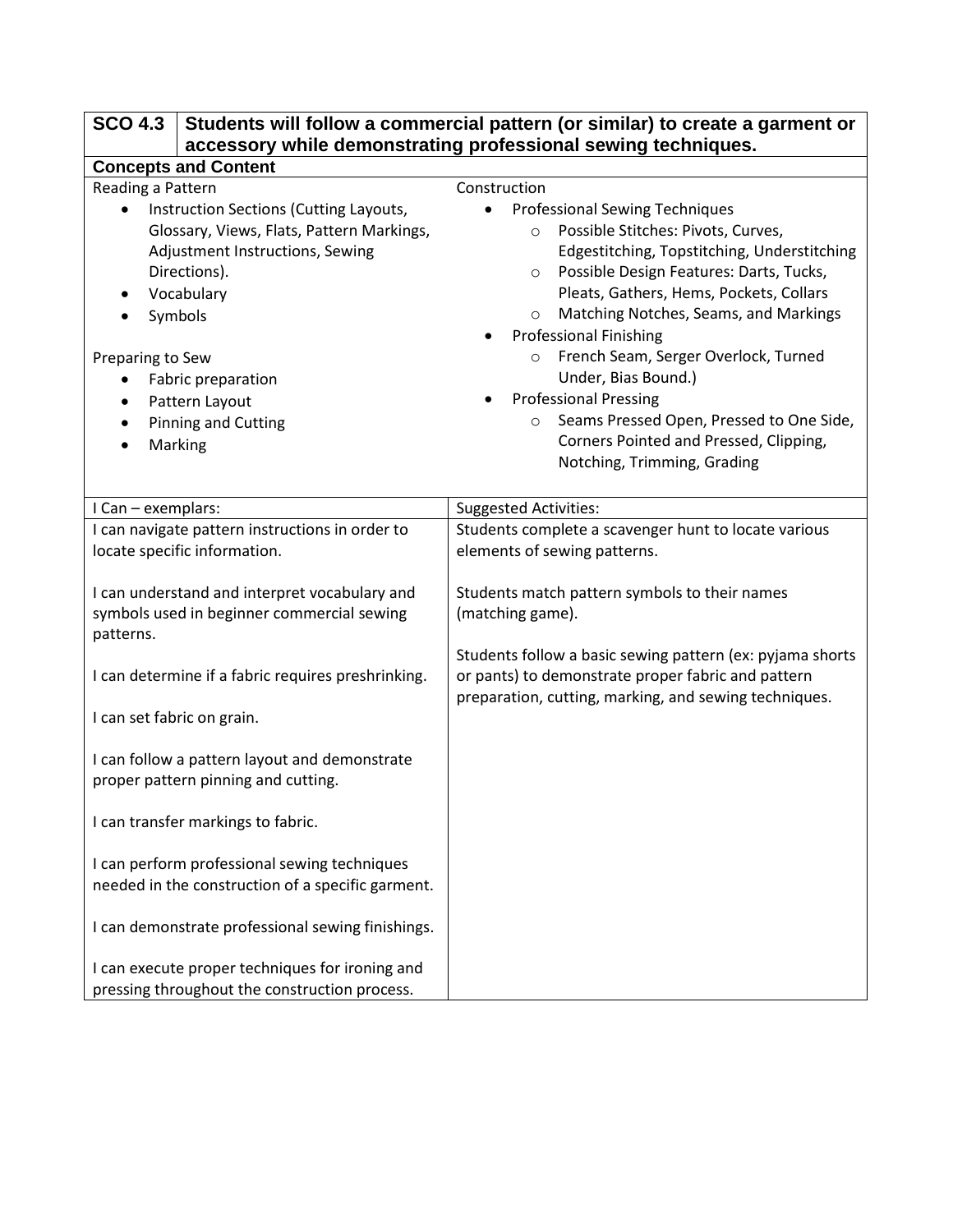| <b>Resources</b>                      |                                    |                                         |
|---------------------------------------|------------------------------------|-----------------------------------------|
| <b>Video</b>                          | <b>Website</b>                     | <b>Document</b>                         |
| Seam Finishes:                        | University of Fashion (Free Video  | Sample Commercial Patterns; tissue      |
| https://www.youtube.com/wat           | <b>Tutorials and Subscriptions</b> | paper patterns and digital patterns ex: |
| ch?v=CGICpUOHUUg                      | Available)                         | McCall's, Butterick, Simplicity, Burda, |
|                                       | https://www.universityoffashion.   | etc.                                    |
| <b>Transferring Pattern Markings:</b> | com/                               |                                         |
| https://www.youtube.com/wat           |                                    | Mary G. Westfall, "Successful Sewing"   |
| ch?v=2tYPGh7J PM                      | Pattern Markings:                  | Seventh Edition, Goodheart-Wilcox,      |
|                                       | https://thesewingloftblog.com/u    | 2013.                                   |
|                                       | nderstanding-pattern-markings/     |                                         |
|                                       |                                    | Anne Marie Soto (Editor), "Simplicity's |
|                                       | Pattern Symbols Matching Game:     | Simply the Best Sewing Book             |
|                                       | https://www.uen.org/lessonplan/    | Paperback" Simplicity Sewing Pattern    |
|                                       | view/12360                         | Company, 2011.                          |
|                                       |                                    |                                         |
|                                       | Seam Finishes:                     |                                         |
|                                       | https://www.heatherhandmade.c      |                                         |
|                                       | om/how-to-finish-a-seam/           |                                         |
|                                       |                                    |                                         |
|                                       | Clipping, Notching, Grading:       |                                         |
|                                       | https://makeit-                    |                                         |
|                                       | loveit.com/sewing-tips-clipping-   |                                         |
|                                       | corners-and-curves                 |                                         |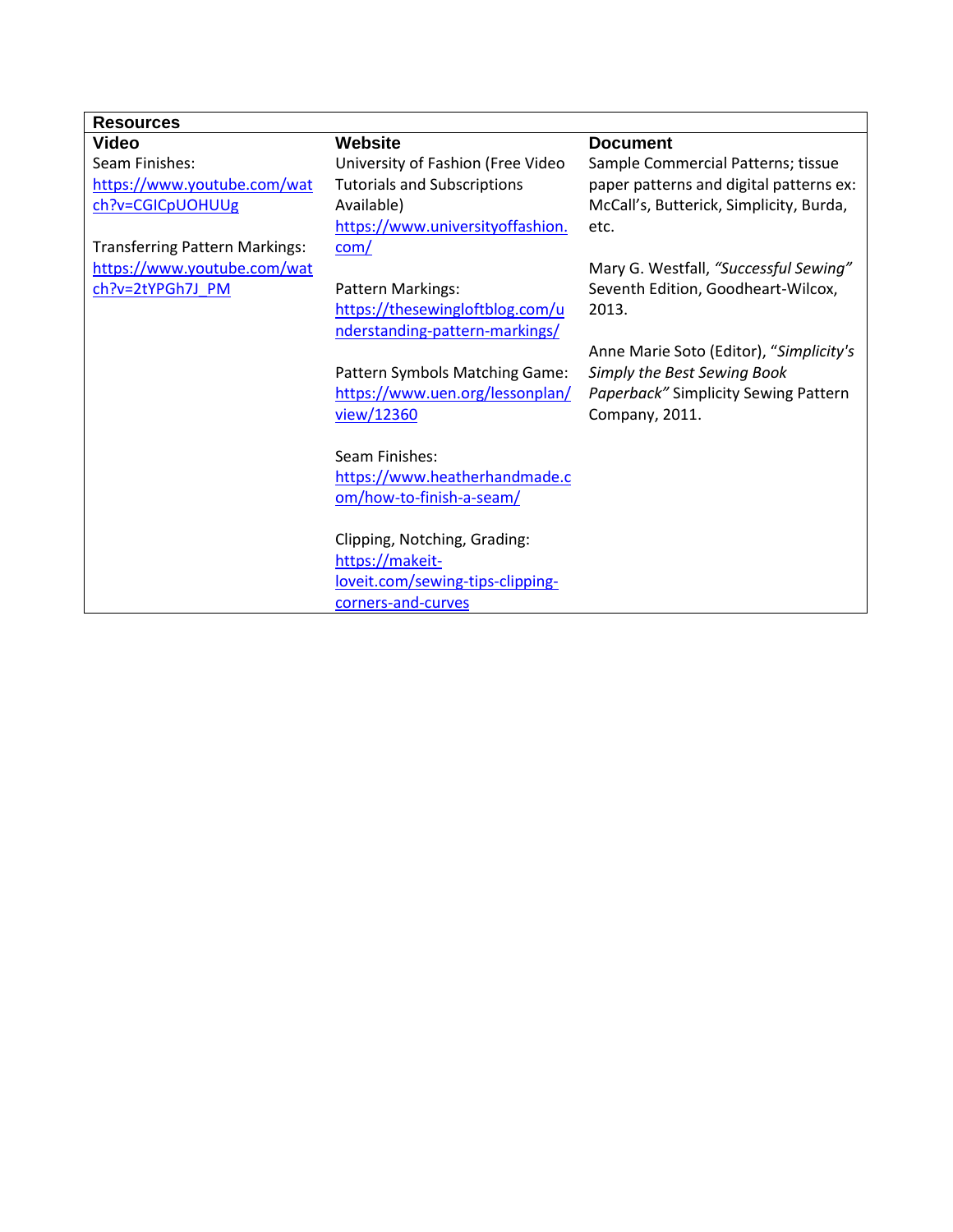| GCO 5 Students will explore the basic concepts of Fashion Design. |  |
|-------------------------------------------------------------------|--|
|-------------------------------------------------------------------|--|

| <b>SCO 5.1</b><br>Students will investigate careers in the fashion industry and evaluate their<br>interest and aptitude for the field.                                                            |                                                                                                                                                                                   |                                                                                                                                                                                        |                                                                                                                                                                                                                        |  |  |
|---------------------------------------------------------------------------------------------------------------------------------------------------------------------------------------------------|-----------------------------------------------------------------------------------------------------------------------------------------------------------------------------------|----------------------------------------------------------------------------------------------------------------------------------------------------------------------------------------|------------------------------------------------------------------------------------------------------------------------------------------------------------------------------------------------------------------------|--|--|
| <b>Concepts and Content</b>                                                                                                                                                                       |                                                                                                                                                                                   |                                                                                                                                                                                        |                                                                                                                                                                                                                        |  |  |
| Careers<br>Sectors/Fields and Opportunities Within<br>٠<br><b>Educational/Experiential Requirements</b><br>٠<br>Personal Interest and Aptitude<br>٠                                               |                                                                                                                                                                                   |                                                                                                                                                                                        |                                                                                                                                                                                                                        |  |  |
| I Can - exemplars:                                                                                                                                                                                |                                                                                                                                                                                   | <b>Suggested Activities:</b>                                                                                                                                                           |                                                                                                                                                                                                                        |  |  |
| I can identify the sectors of the fashion industry<br>and the career opportunities within them.<br>I can explain the educational and/or experiential<br>requirements needed for employment in the |                                                                                                                                                                                   | findings with the class.                                                                                                                                                               | Students are assigned a sector of the fashion industry in<br>which to research career opportunities and the<br>required education and experience. They present their                                                   |  |  |
| industry.<br>I can evaluate my personal interest and aptitude<br>for employment in the industry.                                                                                                  |                                                                                                                                                                                   | Students complete an entrepreneurial aptitude test and<br>a reflection to determine their fitness for/interest in a<br>career in the fashion industry ("Fashion" Student<br>Workbook). |                                                                                                                                                                                                                        |  |  |
| <b>Resources</b>                                                                                                                                                                                  |                                                                                                                                                                                   |                                                                                                                                                                                        |                                                                                                                                                                                                                        |  |  |
| <b>Video</b>                                                                                                                                                                                      | <b>Website</b><br>Fashion Institute of Design and<br><b>Merchandising Career Centre:</b><br>Careers in the Fashion Industry:<br>advice/finding-a-job/fashion-<br>industry-careers | https://fidm.edu/en/student+life<br>/careers+alumni/career+center/<br>https://www.indeed.com/career-                                                                                   | <b>Document</b><br>Mary G. Wolfe, "Fashion", 7th<br>Edition, Goodheart-Wilcox, 2018.<br>(Student Workbook)<br>Louise Liddell and Carolee Samuels,<br>"Apparel Design, Textiles &<br>Construction", 11th Edition, 2018. |  |  |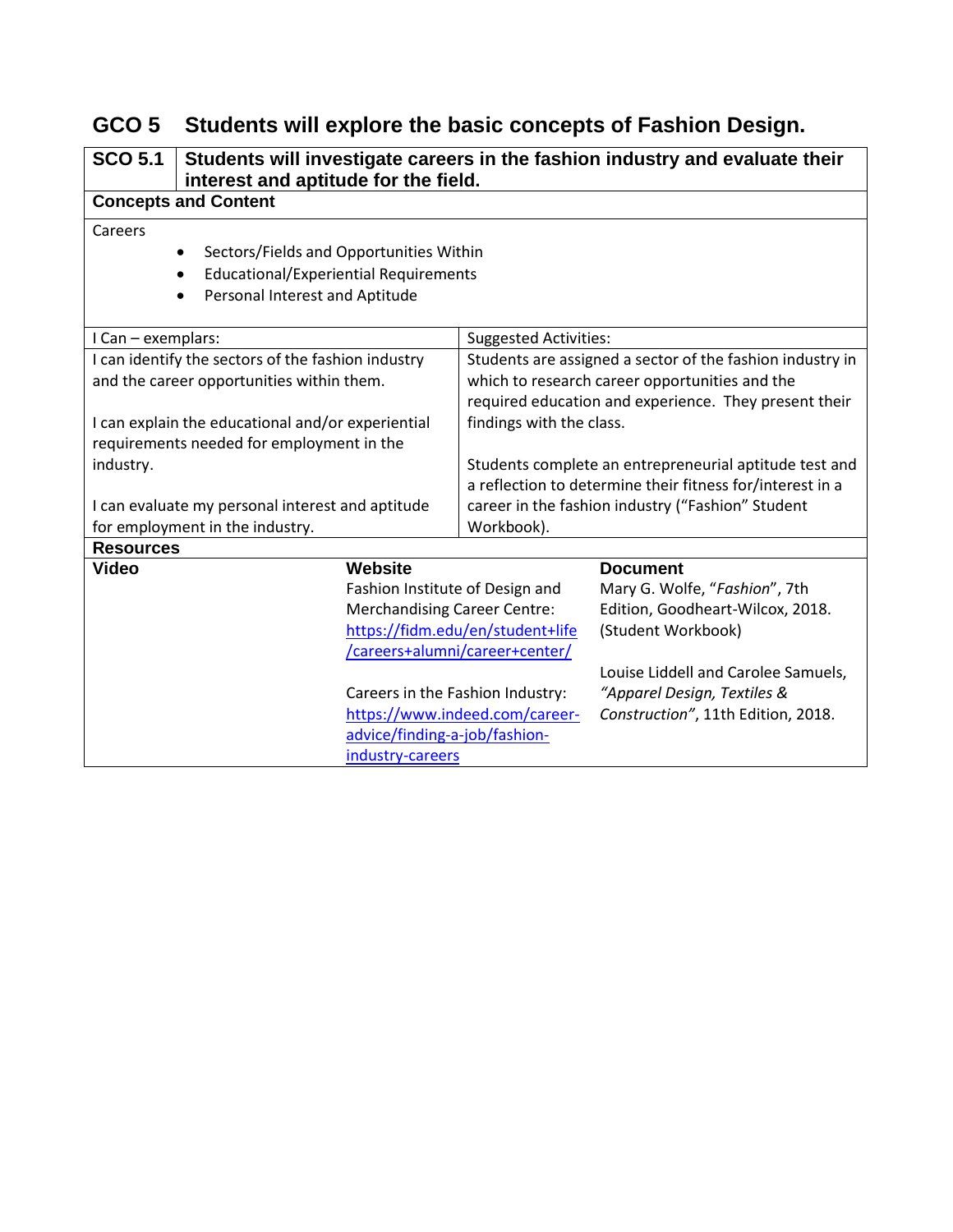| SCO 5.2 Students will evaluate current fashion designers, influencers, and trends. |                                       |                                                                            |                                                                   |  |  |  |
|------------------------------------------------------------------------------------|---------------------------------------|----------------------------------------------------------------------------|-------------------------------------------------------------------|--|--|--|
| <b>Concepts and Content</b>                                                        |                                       |                                                                            |                                                                   |  |  |  |
| <b>Current Fashion</b>                                                             |                                       |                                                                            |                                                                   |  |  |  |
| Designers<br>$\bullet$                                                             |                                       |                                                                            |                                                                   |  |  |  |
| Influencers                                                                        |                                       |                                                                            |                                                                   |  |  |  |
| Trends                                                                             |                                       |                                                                            |                                                                   |  |  |  |
|                                                                                    |                                       |                                                                            |                                                                   |  |  |  |
| I Can - exemplars:<br>I can list current fashion designers and recognise           |                                       | <b>Suggested Activities</b><br>Students research current prominent fashion |                                                                   |  |  |  |
| their signature pieces.                                                            |                                       | designers and their signature pieces. Students                             |                                                                   |  |  |  |
|                                                                                    |                                       | present their findings to the class.                                       |                                                                   |  |  |  |
| I can analyse the significance of influencers and their                            |                                       |                                                                            |                                                                   |  |  |  |
| impact on the fashion industry.                                                    |                                       | Students create a magazine article on a current                            |                                                                   |  |  |  |
|                                                                                    |                                       |                                                                            | fashion designer. Articles are pieced together to                 |  |  |  |
| I can identify current fashion trends and analyse                                  |                                       | create a fashion magazine.                                                 |                                                                   |  |  |  |
| them to predict upcoming trends.                                                   |                                       |                                                                            |                                                                   |  |  |  |
|                                                                                    |                                       |                                                                            | Students analyse commonalities between the                        |  |  |  |
|                                                                                    |                                       |                                                                            | designers' signature pieces and the clothing worn by              |  |  |  |
|                                                                                    |                                       | classmates.                                                                |                                                                   |  |  |  |
|                                                                                    |                                       |                                                                            | Students act as a reporter and identify current fashion           |  |  |  |
|                                                                                    |                                       | trends in the school.                                                      |                                                                   |  |  |  |
|                                                                                    |                                       |                                                                            |                                                                   |  |  |  |
|                                                                                    |                                       | Students act as a trend forecaster and create a blog                       |                                                                   |  |  |  |
|                                                                                    |                                       | post to share their predictions.                                           |                                                                   |  |  |  |
| <b>Resources</b>                                                                   |                                       |                                                                            |                                                                   |  |  |  |
| <b>Video</b>                                                                       | <b>Website</b>                        |                                                                            | <b>Document</b>                                                   |  |  |  |
| Clip from "The Devil Wears<br>Prada" (Designer's Influence)                        | Top 10 Canadian Fashion<br>Designers: |                                                                            | Mary G. Wolfe, "Fashion", 7th<br>Edition, Goodheart-Wilcox, 2018. |  |  |  |
| https://www.youtube.com/watch?                                                     | https://www.ellecanada.com/fas        |                                                                            | (Textbook and Student Workbook)                                   |  |  |  |
| v=awmyDjY-8e8                                                                      | hion/trends/the-top-10-               |                                                                            |                                                                   |  |  |  |
|                                                                                    | canadian-fashion-designers            |                                                                            | Louise Liddell and Carolee Samuels,                               |  |  |  |
|                                                                                    | Harper's Bazaar Top Designers:        |                                                                            | "Apparel Design, Textiles &                                       |  |  |  |
|                                                                                    |                                       |                                                                            | https://www.harpersbazaar.com/ Construction", 11th Edition, 2018. |  |  |  |
|                                                                                    | fashion/designers/                    |                                                                            |                                                                   |  |  |  |
|                                                                                    | Becoming a Trend Forecaster:          |                                                                            |                                                                   |  |  |  |
|                                                                                    | https://www.wayup.com/guide/h         |                                                                            |                                                                   |  |  |  |
|                                                                                    | ow-to-become-a-trend-                 |                                                                            |                                                                   |  |  |  |
|                                                                                    | forecaster/<br>Trend Spotter:         |                                                                            |                                                                   |  |  |  |
| https://www.thetrendspotter.net                                                    |                                       |                                                                            |                                                                   |  |  |  |
|                                                                                    | /category/womens-fashion-             |                                                                            |                                                                   |  |  |  |
|                                                                                    | tends/                                |                                                                            |                                                                   |  |  |  |
|                                                                                    |                                       |                                                                            |                                                                   |  |  |  |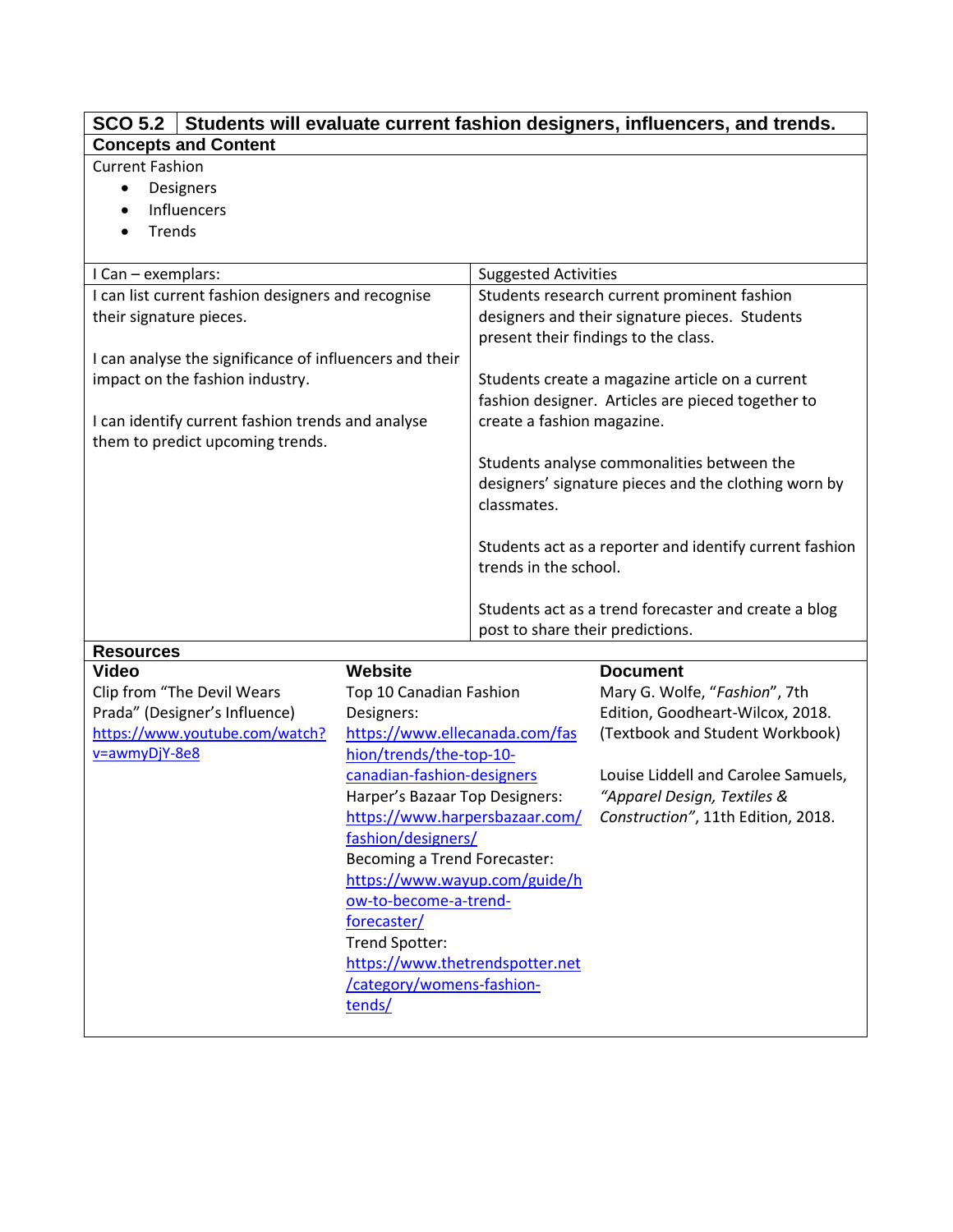#### **SCO 5.3 Students will compare technical drawings and fashion illustrations. Concepts and Content**

#### Fashion Drawings

- Types of Drawings (Flats, Technical Drawing/Specification Drawing, Illustration)
- Design Features in Drawings

| DC31511 I Catal C3 III DI awilis 3                  |                                    |                                                        |                                                          |  |
|-----------------------------------------------------|------------------------------------|--------------------------------------------------------|----------------------------------------------------------|--|
| I Can - exemplars:                                  |                                    | <b>Suggested Activities</b>                            |                                                          |  |
| I can recognise the purpose of different types of   |                                    | Students view a variety of fashion drawings and create |                                                          |  |
| fashion drawings.                                   |                                    | a list of benefits of the different types.             |                                                          |  |
|                                                     |                                    |                                                        |                                                          |  |
| I can compare the representation of design features |                                    |                                                        | Students play a matching game to pair design features    |  |
| across different types of drawings.                 |                                    |                                                        | of technical drawings/flats to the illustrated versions. |  |
|                                                     |                                    |                                                        |                                                          |  |
| I can create a fashion drawing.                     |                                    |                                                        | Students create a technical drawing/flat or an           |  |
|                                                     |                                    | illustration of a garment they are wearing.            |                                                          |  |
|                                                     |                                    |                                                        |                                                          |  |
| <b>Resources</b>                                    |                                    |                                                        |                                                          |  |
| Video                                               | Website                            |                                                        | <b>Document</b>                                          |  |
|                                                     | Fashion Flat Sketches 101: All You |                                                        | Nancy Riegelman, 9 Heads: A                              |  |
|                                                     | Need to Know                       |                                                        | Guide to Drawing Fashion, (4th                           |  |
|                                                     | https://techpacker.com/blog/desig  |                                                        | Edition), 9 Heads Media, 2016.                           |  |
|                                                     | n/what-you-need-to-know-about-     |                                                        |                                                          |  |
|                                                     | fashion-flat-sketches/             |                                                        |                                                          |  |